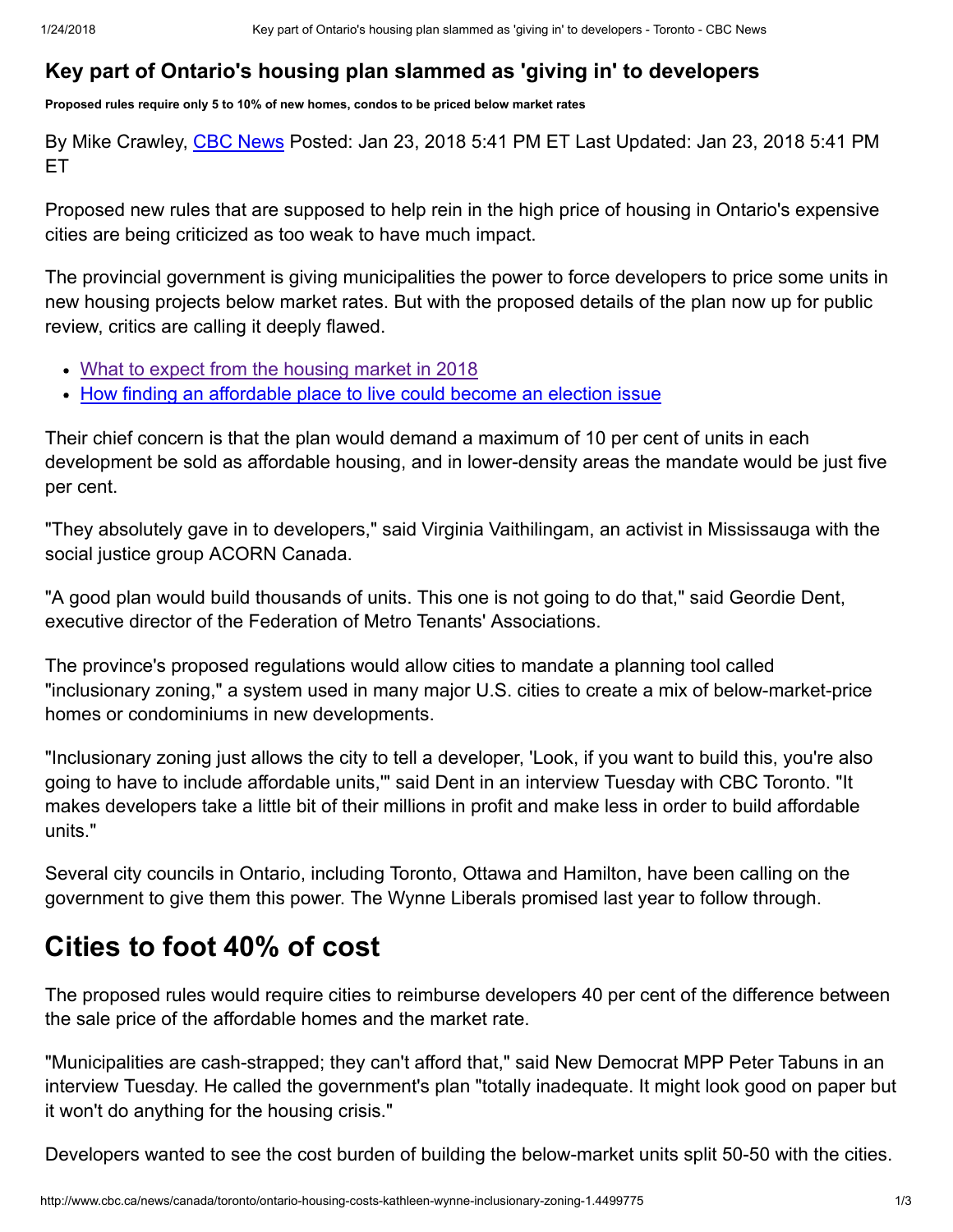"Affordable housing doesn't come out of thin air; someone needs to pay for it," said Joe Vaccaro, CEO of the Ontario Home Builders' Association, which represents housing and condo developers in the province.

The industry argues that mandating too many below-market units in new developments would force up the price of homes on sale at the market rate.

"The number of affordable housing units that some groups are advocating for can only be created through a government-funded building program," said Vaccaro in an email to CBC Toronto.

On Tuesday, about 30 tenants and activists gathered outside Housing Minister Peter Milczyn`s office to protest against the proposed rules. Some carried placards saying "Liberals In Bed With Developers" and "Affordable Housing Now."

"We are focused on increasing the supply of housing that is affordable in Ontario," said Milczyn's spokesman Matt Ostergard in a statement. "We are encouraged by the energetic response to our ongoing consultation around inclusionary zoning regulations and look forward to hearing feedback from stakeholders across the province."

- What rent [control?](http://cbc.ca/1.4491949) Toronto tenants now face highest prices in Canada
- Kathleen Wynne's housing plan is key to her [re-election](http://cbc.ca/1.4077626) plan

The [proposals](http://www.ebr.gov.on.ca/ERS-WEB-External/displaynoticecontent.do?noticeId=MTM0MDk1&statusId=MjAzOTg2&language=en&language=en) are open for public comment until Feb. 1.

The average price of all homes (condos, townhomes and houses) sold in the Greater Toronto Area in the final month of 2017 was was \$735,021. That is down 20 per cent from the peak of more than \$918,000 in April, when the Liberals [announced](http://www.cbc.ca/news/canada/toronto/wynne-housing-market-1.4077094) their Fair Housing Plan, and is almost the same as the average home price one year earlier.

However, the average condominium price in the GTA in December, \$503,968, is up 14 per cent from the price a year ago.

| Explore CBC              |                     |               |                      |
|--------------------------|---------------------|---------------|----------------------|
| CBC Home                 | Music               | Documentaries | Digital Archives     |
| TV                       | Life                | Comedy        | Games                |
| Radio                    | Arts                | <b>Books</b>  | Contests             |
| News                     | Kids                | Parents       | Site Map             |
| Sports                   | Local               | Indigenous    |                      |
|                          |                     |               |                      |
| <b>Stay Connected</b>    |                     |               |                      |
| Apps                     | <b>RSS</b>          | Podcasts      | Newsletters & Alerts |
| Services and Information |                     |               |                      |
|                          |                     |               |                      |
| Corporate Info           | Commercial Services | Terms of Use  | CBC Shop             |